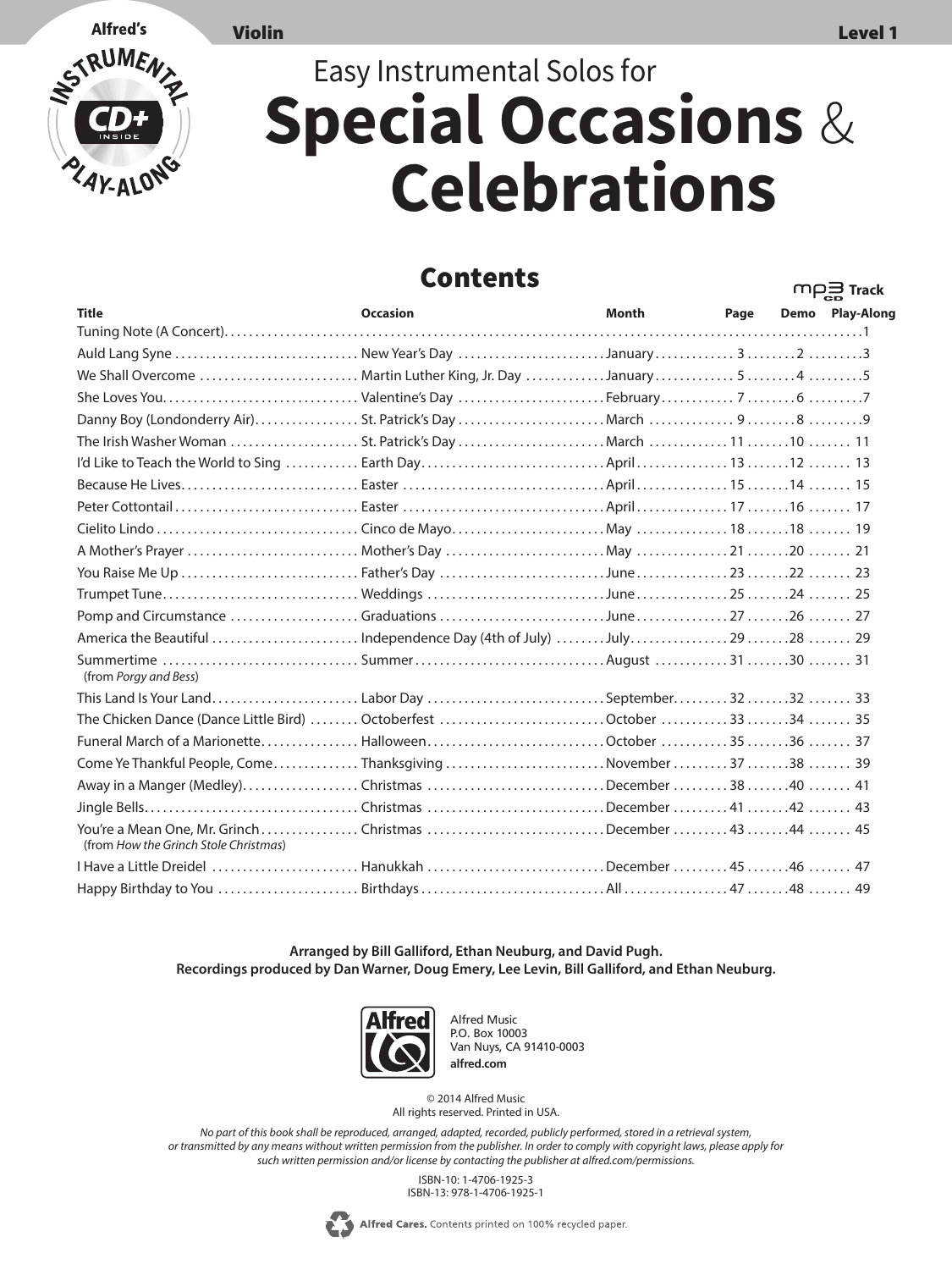## **SHE LOVES YOU**



Words and Music by JOHN LENNON and PAUL McCARTNEY





















© 1963 (Renewed) NORTHERN SONGS, LTD (PRS)

All Rights in the United States of America, its territories and possessions and Canada

Assigned to and Controlled by ROUND HILL WORKS (BMI) on behalf of GIL MUSIC CORP. (BMI)